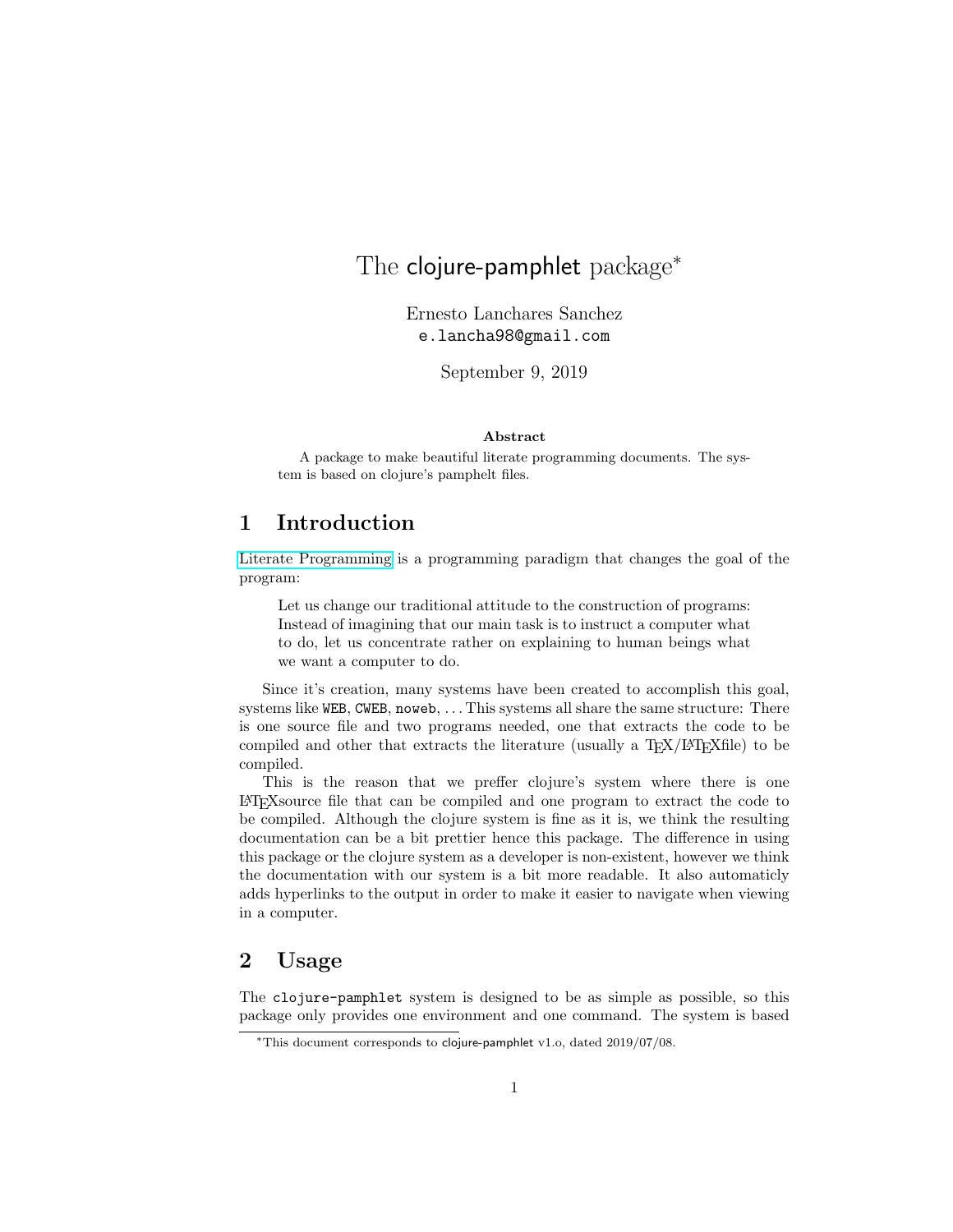arround code chunks. This chunks are the part of the documents that contain code and can be extracted. The chunks also contain a name so that they can be referenced in the document and in other chunk blocks. The name is also needed for the tangler to extract the chunk.

#### 2.1 chunk environment

chunk The chunk environment is used to define code blocks. This code blocks have a name and are what the tangler will actually output. It is based on the [listings](https://www.ctan.org/pkg/listings) package, so all style formats that yo can apply to lstlisting environments, you can also apply to chunk environments by simply using the command lstset.

Here's an example of a code usage and it's output

```
\begin{chunk}{main-routine}
int main(int argc, char* argv[]) {
 printf("Hello World.\n");
}
\end{chunk}
```

```
- main-routine -int main (int argc, char * argv \vert) {
  print f("Hello World.\n' ;
}
```
\getchunk Also, inside the chunk environment, you can use the \getchunk command, which includes the referenced chunk at that exact same spot. The \getchunk command requires to be in it's own separate line. Let's illustrate this with an example:

> \begin{chunk}{onechunk} CHUNK ONE \end{chunk} \begin{chunk}{otherchunk} PREVIOUS \getchunk{onechunk} POST \end{chunk}

——

<span id="page-1-0"></span> $-$  print  $$ printf ("Hello World");